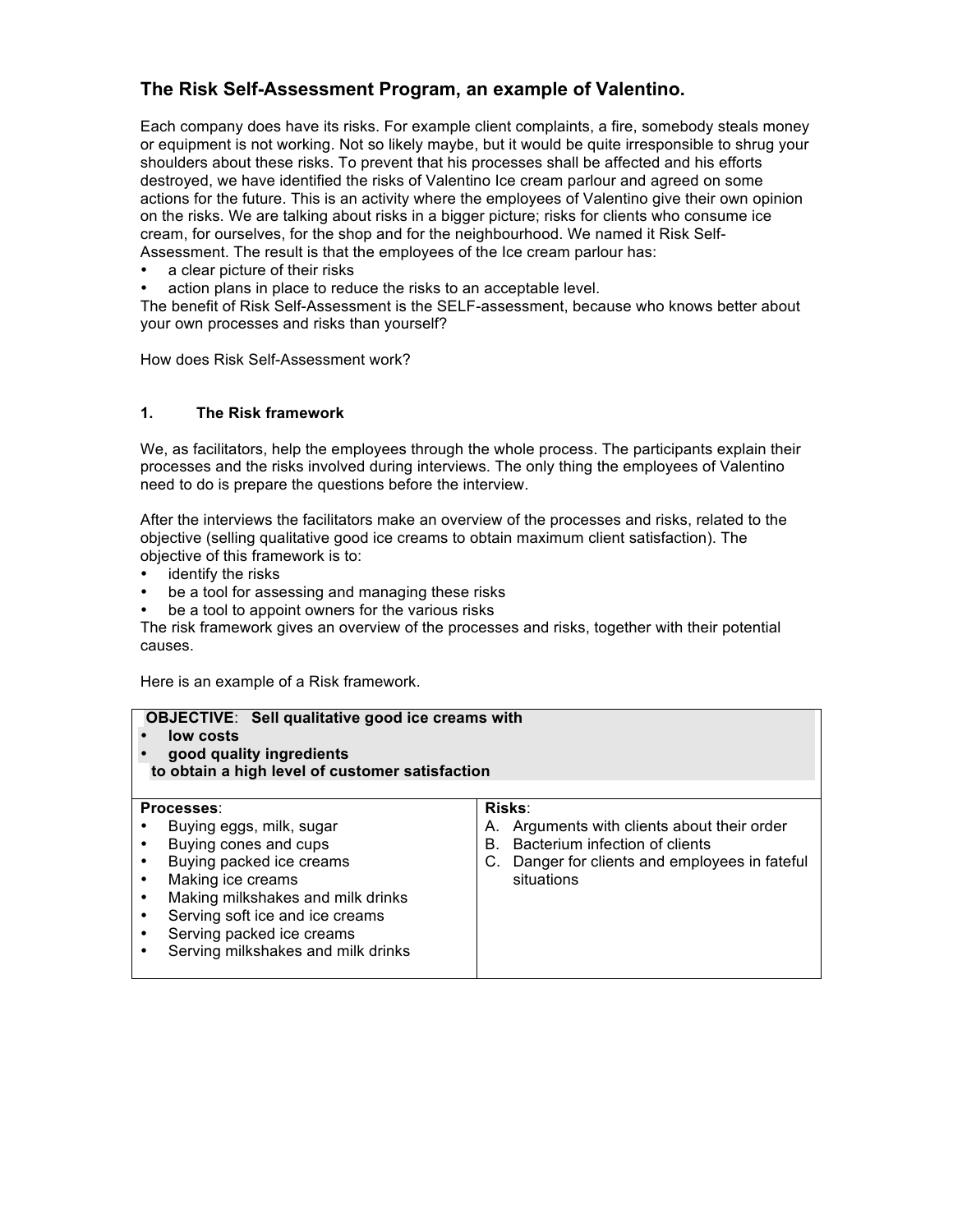| <b>Risk A</b>                                                                                                                                                                                | <b>Potential Causes</b>                                                                      |  |  |
|----------------------------------------------------------------------------------------------------------------------------------------------------------------------------------------------|----------------------------------------------------------------------------------------------|--|--|
| Arguments with clients about their order                                                                                                                                                     | Order not heard because of noise outside<br>Unclear speaking clients                         |  |  |
| Definition:<br>The risk that clients of Valentino complain<br>about the served products because it isn't what<br>they have ordered resulting in:<br>Irritated client<br>Extra work for staff | Staff doesn't listen very well<br>Order is not repeated<br>⋗<br>Not noted down on paper<br>⋗ |  |  |

### **2 The Validation meeting**

This risk framework is the basis for discussions during the workshop, which is described below. Therefore it is important that everybody agrees on this framework. In the validation meeting:

- the employees give their comments and the risk framework will be finalised
- they prioritise the risks

### **3 The Workshop**

The duration of the workshop is one day, whereby the employees assess the identified risks. The agenda of this day is:

- To share some experiences
- To discuss the impact when this risk occur and how likely it is that this risk will occur.
- To note down the controls in place used to mitigate the risk.
- To develop actions to reduce the potential causes.

Each participant uses a voting keypad in order to give quick answers on certain questions. There will be a voting on the impact (what is the damage) when the risk occurs and how likely it is that this risk will occur looking at the controls in place.

Here is an example of such a risk assessment.

Risk A: Arguments with clients about their order

#### *Definition:*

The risk that the clients of Valentino complain about the served products because it isn't what they have ordered resulting in:

- **Irritated client**
- Extra work for staff

#### *Experience:*

There were different situations we received a client complaint. Sometimes the client was right, sometimes not. Last week we had a client who would not accept the ice cream because there was cream on it and there shouldn't. On another occasion she argued that it had not the right taste. This resulted in irritation, extra costs and work.

*Controls in place:*

- **Smile**
- Apologise
- Serve new product